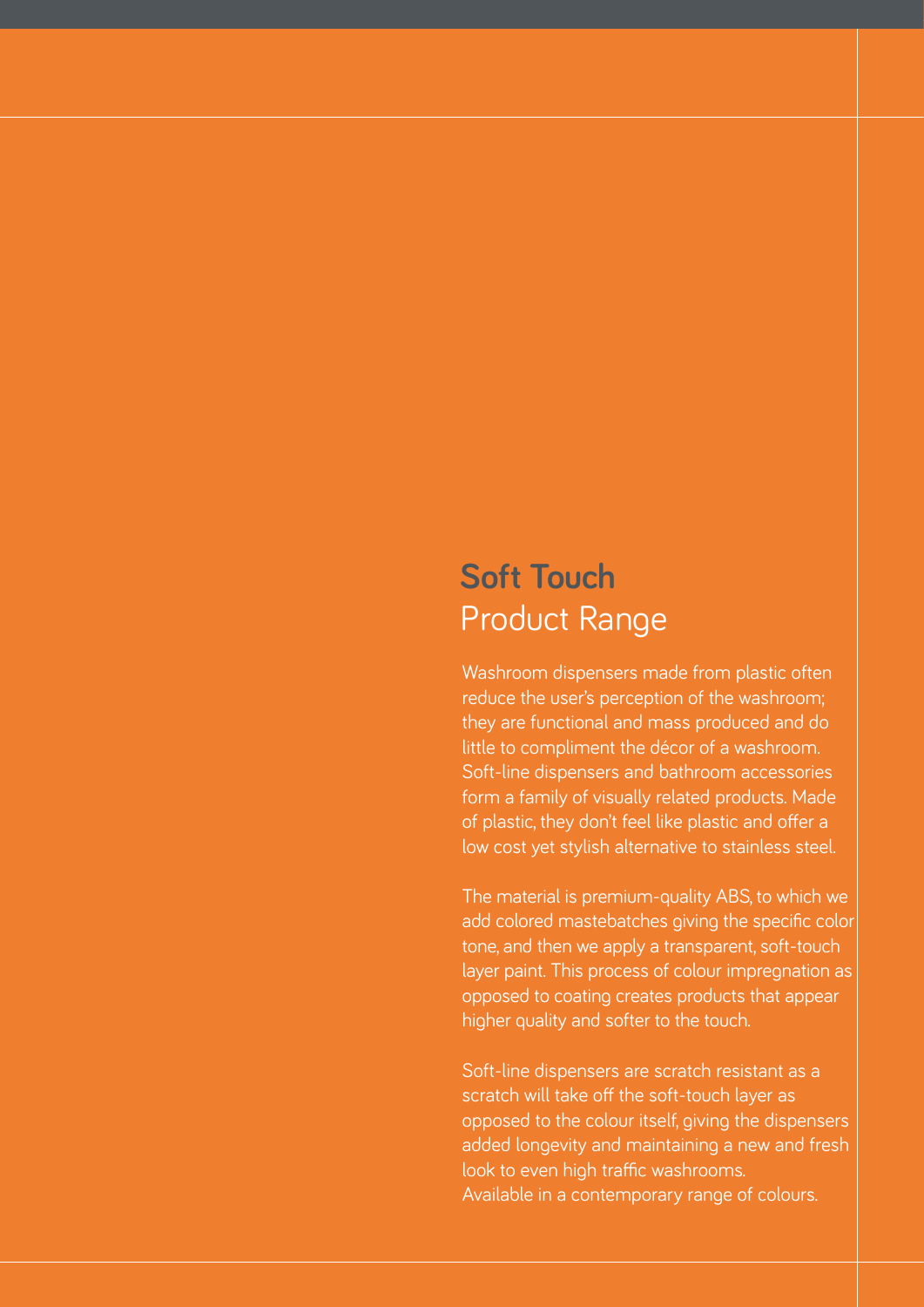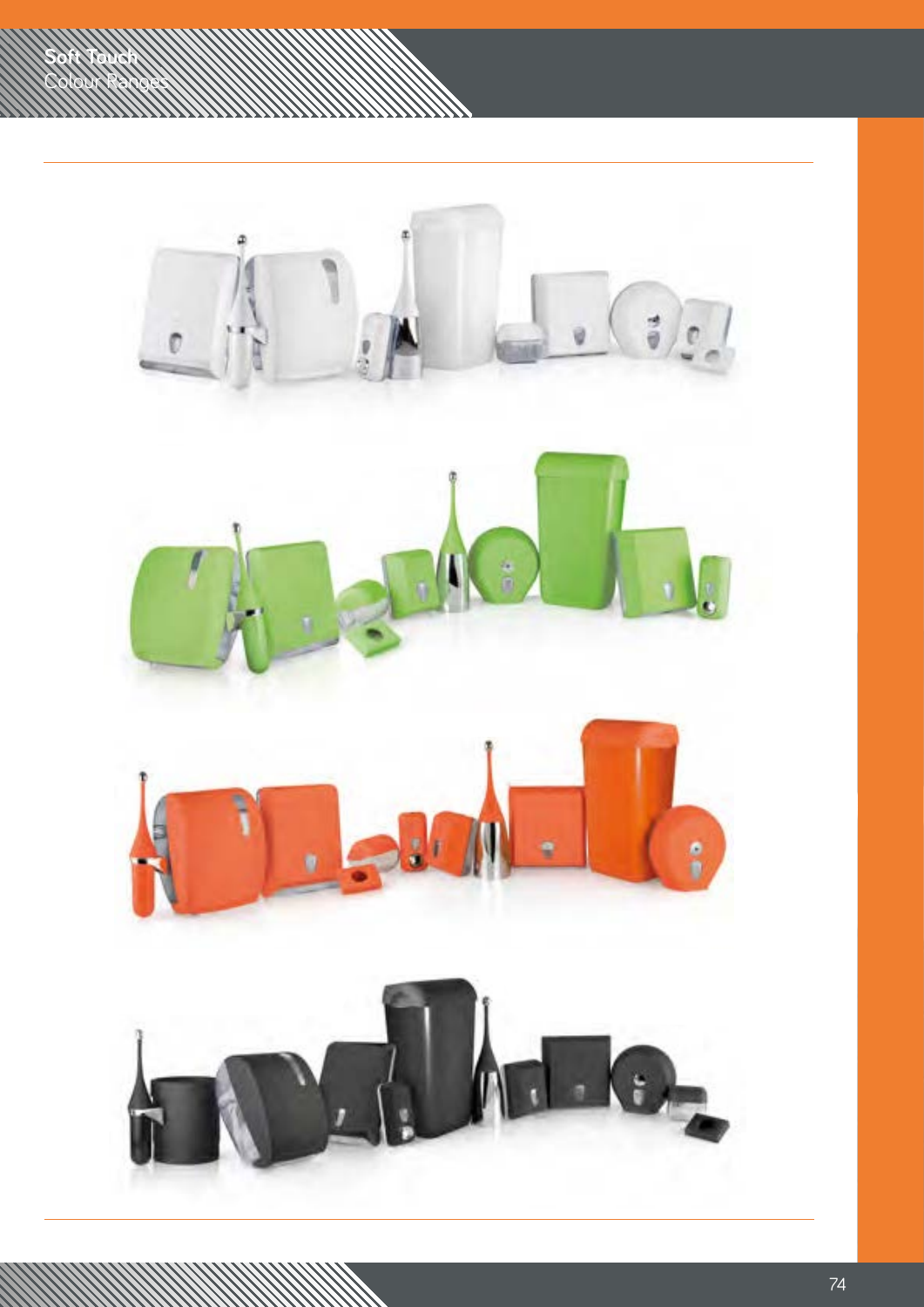

**Soft Touch**

Paper Dispensers



## **714-716 Soft Touch** Soap Dispenser

The Soft Touch soap dispenser is available in a bulk refill liquid 550ml (714) or a 500ml foam system with replacement cartridge (716). Soft Touch dispensers take on modern and creative forms and are available in a variety of contemporary finishes to compliment the modern 'away from home' washroom. The compact 500ml and 550ml capacities are suitable for low to mid-level traffic washrooms that wish to retain a minimal feel. The foam option offers more hand washes from the same sized dispenser.



- Capacity: 550ml (714) and 500ml (716)
- ABS impact-resistant body
- Polyacetal chemical-resistant pump
- Transparent window to view capacity
- Key lock
- Wall-mounted
- Made in Europe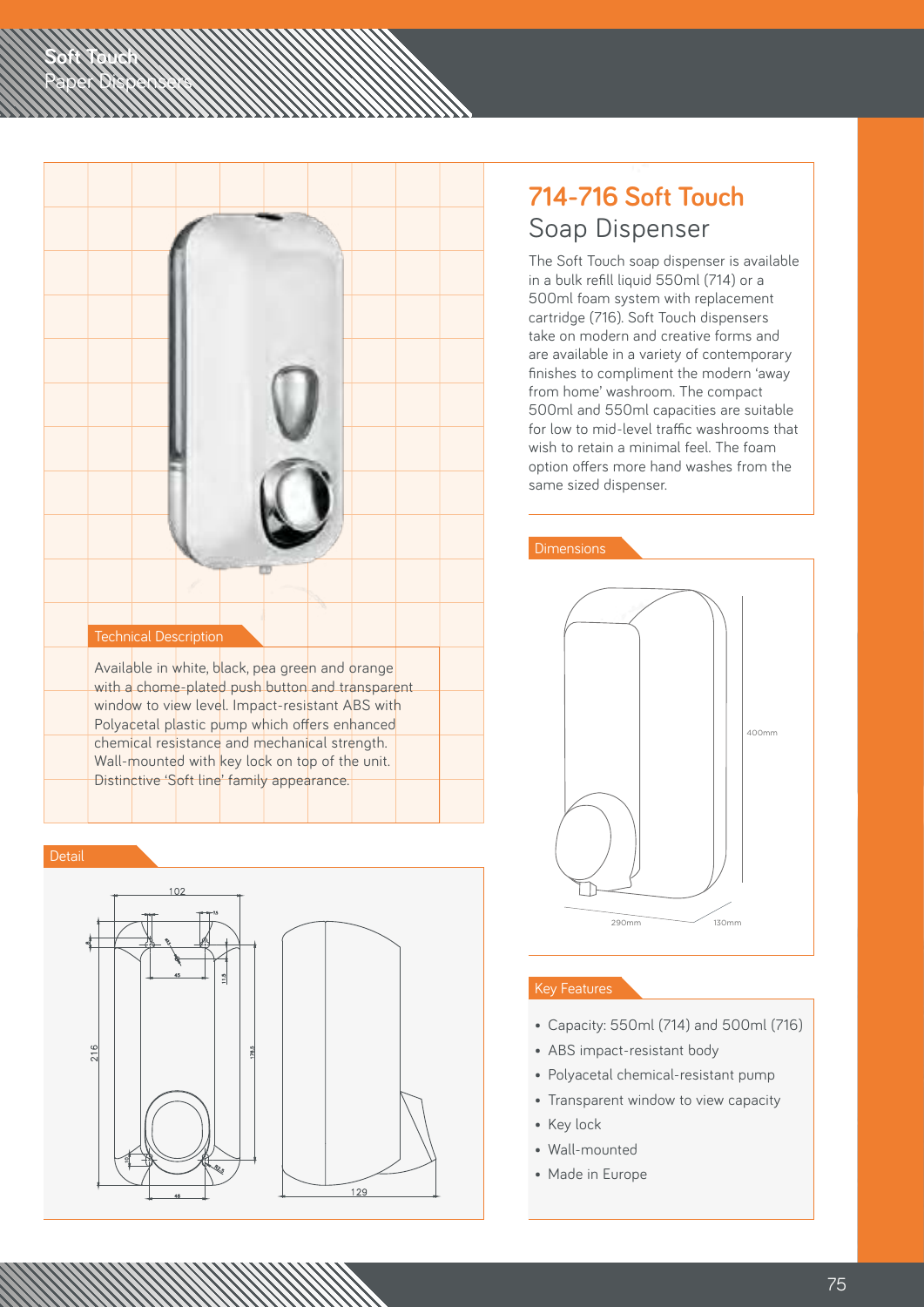

### **706 Soft Touch** Z-Fold Paper Towel Dispenser

A compact Z-Fold dispenser designed for low to medium traffic washrooms in offices, hotels, restaurants etc. Soft Touch dispensers take on modern and creative forms and are available in a variety of contemporary finishes to compliment the modern 'away from home' washroom.



Detail

**Soft Touch**

Paper Dispensers



- Capacity: 250 x Z-fold Paper Towels
- ABS impact-resistant body
- Transparent window to view capacity
- Key lock
- Wall-mounted
- Made in Europe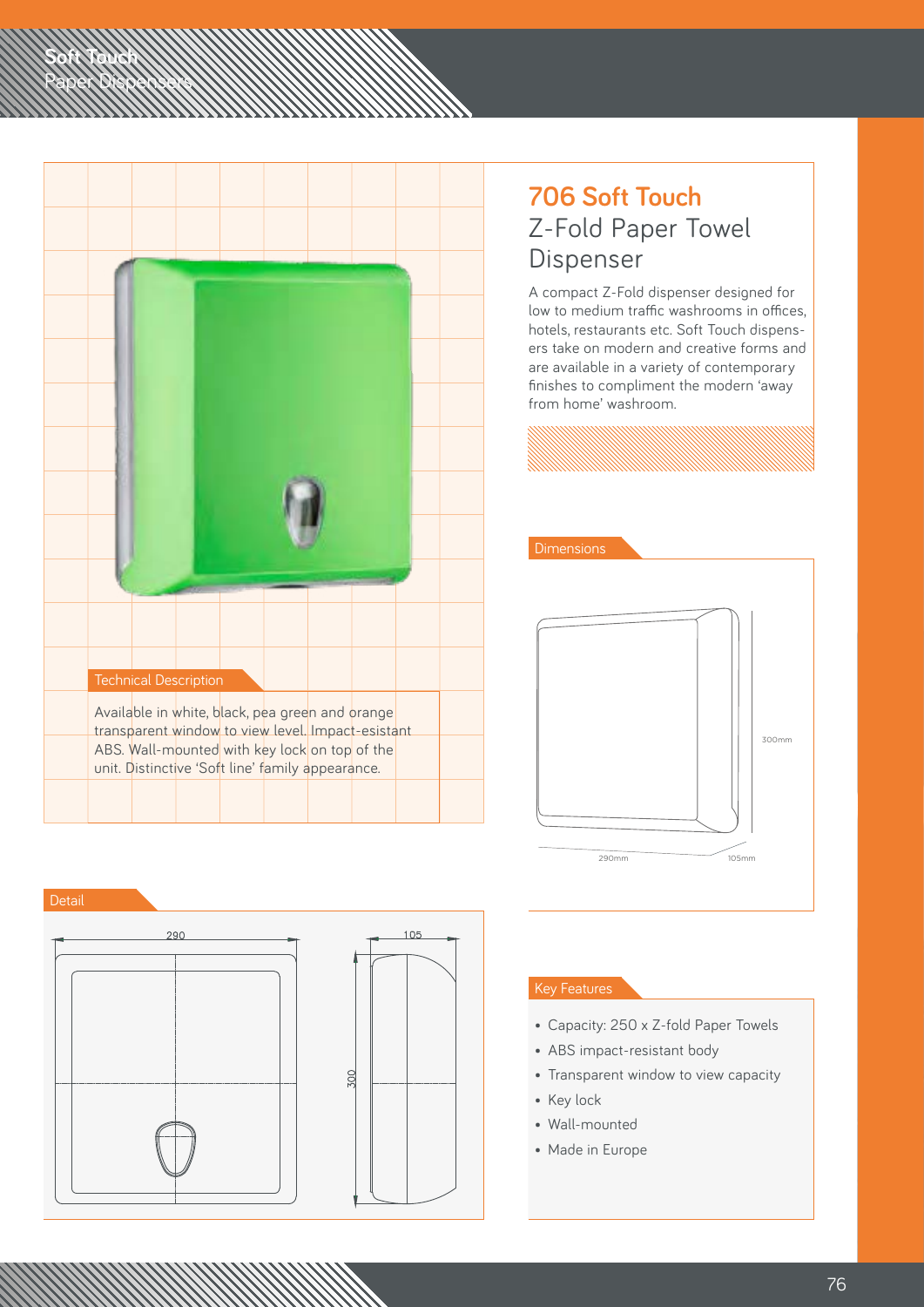



**Soft Touch**

Paper Dispensers



### **830 Soft Touch** Paper Towel Dispenser

A versatile paper towel dispenser designed for medium traffic washrooms. Soft Touch dispensers take on modern and creative forms and are available in a variety of contemporary finishes to compliment the modern 'away from home' washroom.



#### Key Features

- Capacity: Compatible with C, V and Z-Fold paper towels with a max depth of 120mm. Approx 400 towels
- ABS impact-resistant body
- Transparent window to view capacity
- Key lock
- Wall-mounted
- Made in Europe

77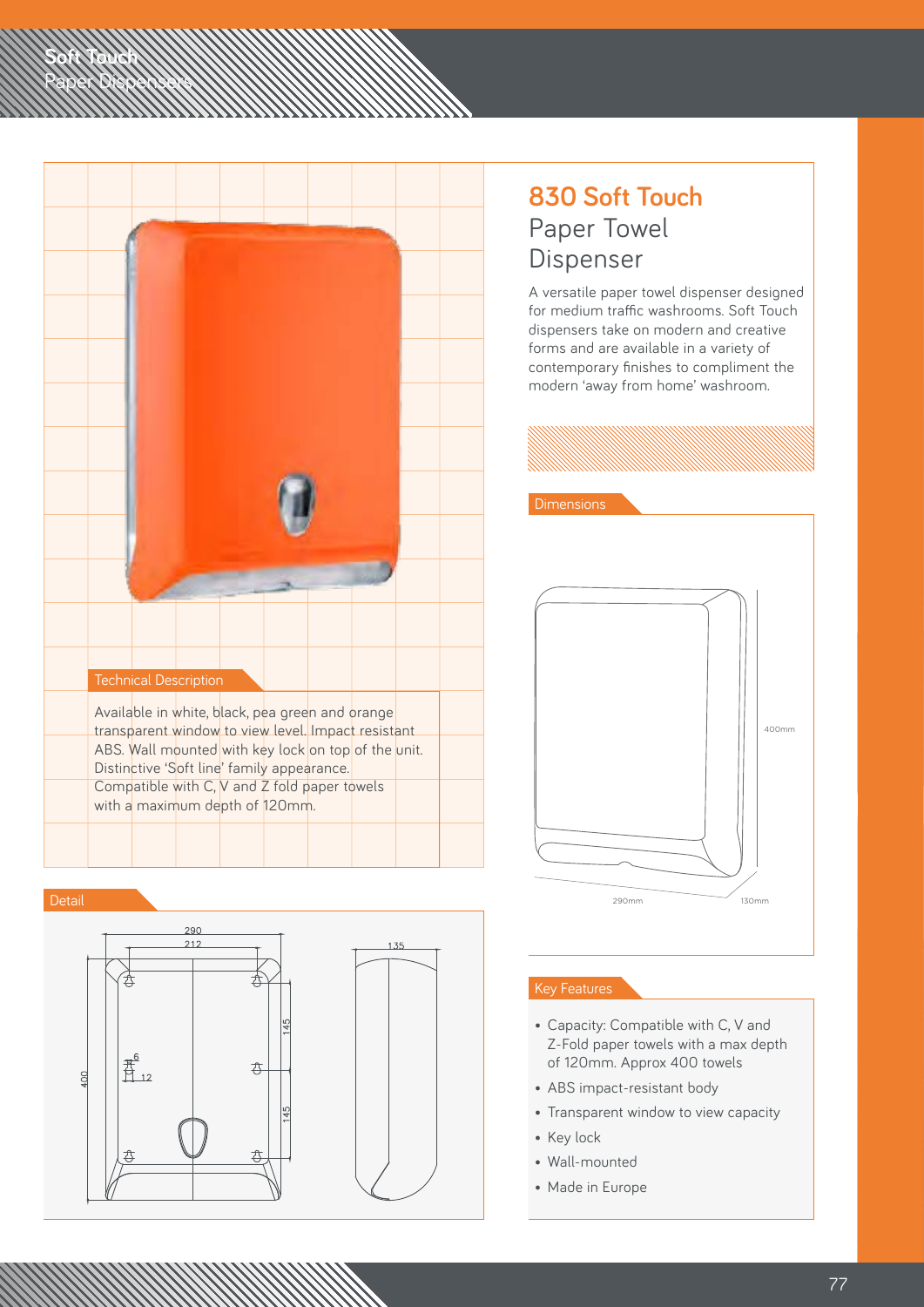|  | <b>Technical Description</b> |  |                                                                                                                                                                                                            |  |  |
|--|------------------------------|--|------------------------------------------------------------------------------------------------------------------------------------------------------------------------------------------------------------|--|--|
|  |                              |  | Available in white, black, pea green and orange<br>transparent window to view level. Impact-resistant<br>ABS. Wall-mounted with key lock on top of the<br>unit. Distinctive 'Soft line' family appearance. |  |  |
|  |                              |  | Wall-mounted with fischer screws provided.<br>Requires modification for thin (1ply) paper.                                                                                                                 |  |  |

**Soft Touch**

Paper Dispensers



### **780 Soft Touch** Auto-Cutting Hand Roll Dispenser

This dispenser is designed for washrooms and kitchen areas that wish to exert greater control over usage and also provide larger towels for more comprehensive drying. Paper is automatically cut by mechanical mechanism as the towel is pulled down which prevents handfuls being grabbed as can be the case with pre-folded paper towels. This system provides a neater and less messy system for commercial washrooms. Soft Touch dispensers take on modern and creative forms and are available in a variety of contemporary finishes to compliment the modern 'away from home' washroom.



- Max roll dimensions Ø 190 x 220mm
- Available in standard version (for 2 and 3 ply paper) or in modified version (for 1 ply)
- Weight: 2.5kg
- ABS impact-resistant body
- Transparent window to view capacity
- Key lock
- Wall-mounted
- Made in Europe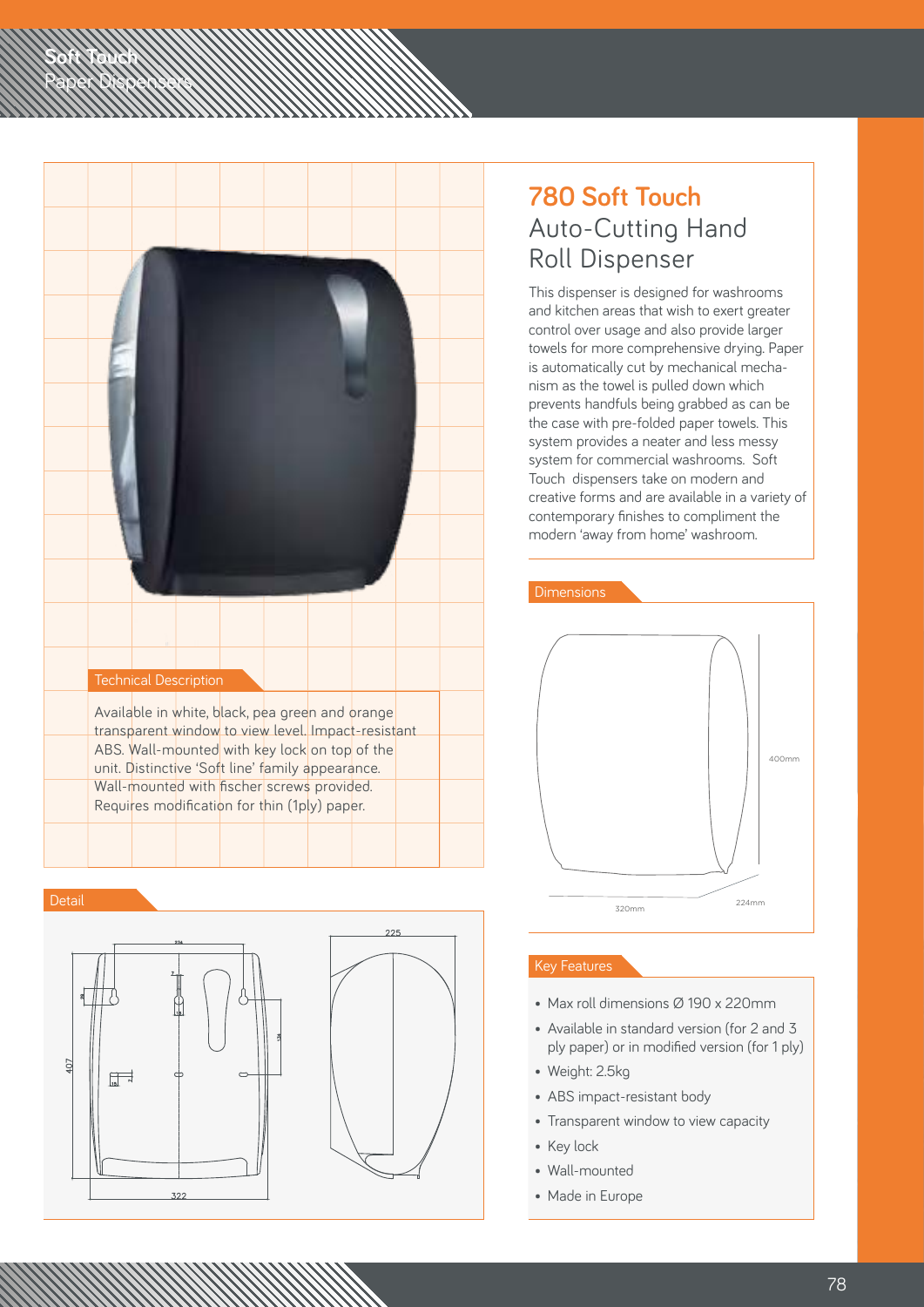

**Soft Touch** Hand Dryers



### **GF-01/02/03/01T/ 02T/03T Soft Touch** High Performance Hand Dryer

This hand dryer is elegantly designed for low to medium traffic washrooms (200 -400 uses per day). Available in three finishes and in an Eco (550 watt) or Turbo (1100 watt) version, it is both high performance and energy efficient. It offers realistic dry times of between 15 and 20 seconds while consuming 75% less energy than traditional warm air hand dryers. The hand dryer incorporates a HEPA filter that traps 99.97% of airborne bacteria and viruses over 0.3 microns.



- High speed energy efficient motor Eco (26,000 rpm) and Turbo (32,000 rpm)
- Soft touch eco 550 watt. White ABS (GF01), Brushed (GF02), Chrome (GF03)
- Soft touch turbo 1100 watt. White ABS (GF01T), Brushed (GF02T), Chrome (GF03T)
- HEPA filtration traps 99.97% of airborne bacteria and viruses over 0.3 microns
- Noise output is 68 dbA (eco 550w) and 75 dbA (turbo 1100w)
- Elegant design
- IP23 Class II
- 3 year guarantee
- Made in Europe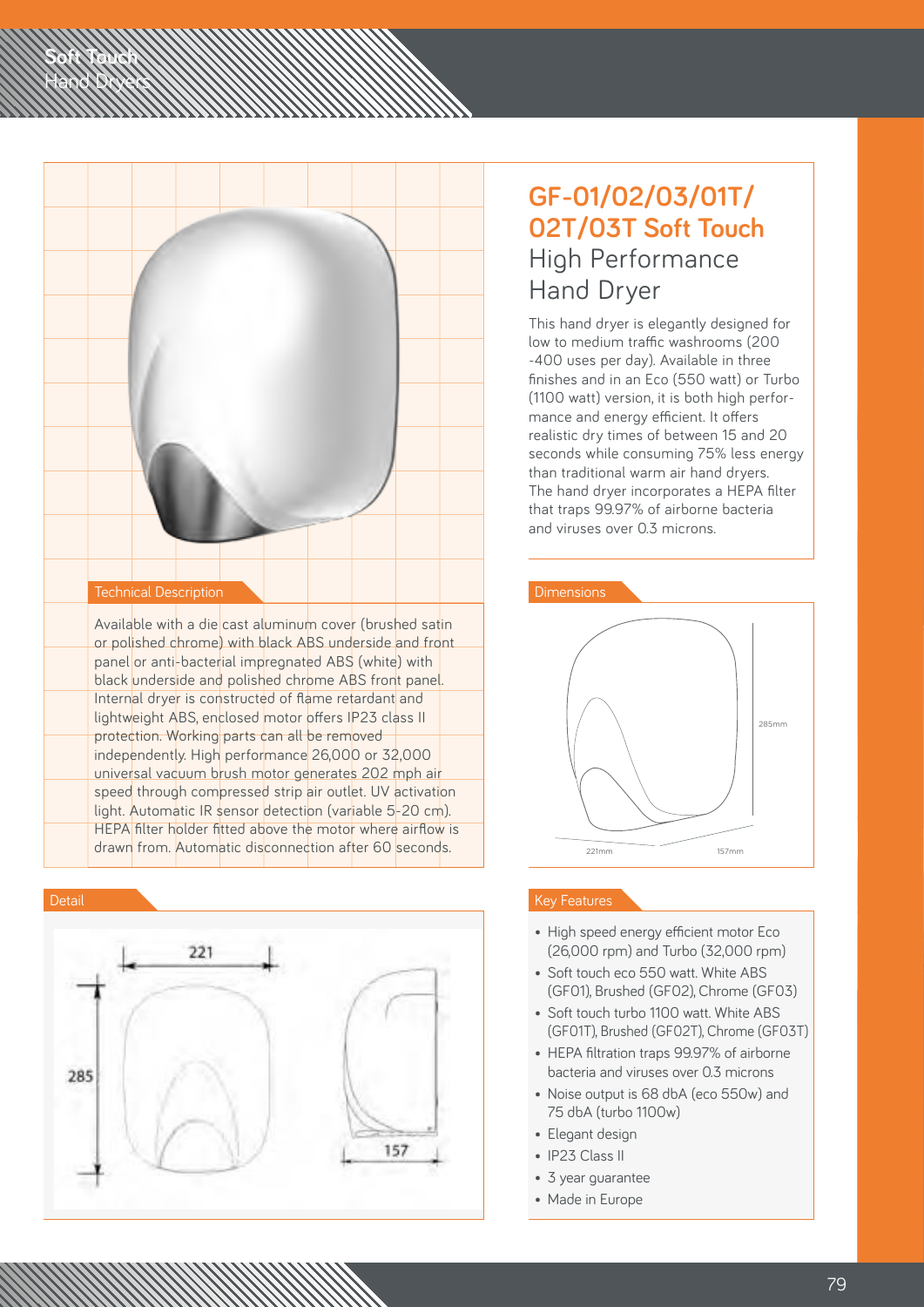

**Soft Touch** Waste Bins



### **742 Soft Touch** 23 Litre Wall-Mounted Waste Bin

The Soft Touch 23 litre wall-mounted waste bin is perfect for siting underneath paper dispensers and is available in either open or closed forms.



- ABS impact-resistant and scratch-proof body
- Wal-mounted
- Optional lid for discretion (744)
- Soft touch scratch-resistant layer
- Made in Europe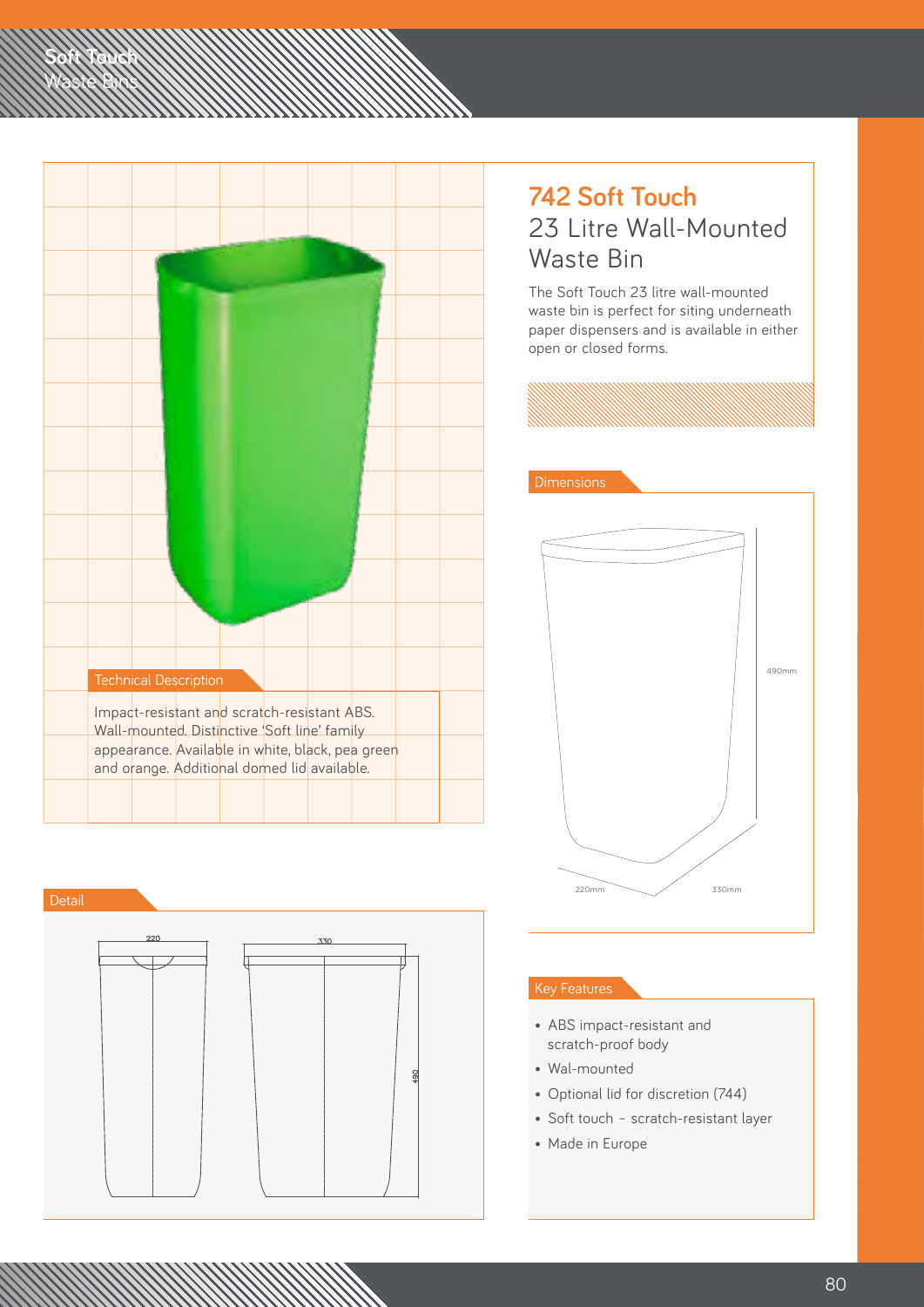| <b>Technical Description</b>                                                                                                                              |  |
|-----------------------------------------------------------------------------------------------------------------------------------------------------------|--|
| Available in white, black, pea green and orange                                                                                                           |  |
| with a transparent underside to allow a view of<br>paper level. Impact resistant ABS. Wall mounted<br>with key lock on top of the unit. Distinctive 'Soft |  |
| line' family appearance.                                                                                                                                  |  |

### **619 Soft Touch** Single Toilet Roll Holder

This dispenser is designed for small, low traffic washrooms that require minimalistic fittings.



Detail

**Soft Touch**

Paper Dispensers



- Capacity: For standard toilet rolls up to 140mm or single bulk pack sleeve
- ABS impact resistant body
- Transparent underside to view capacity
- Key lock
- Wall-mounted
- Made in Europe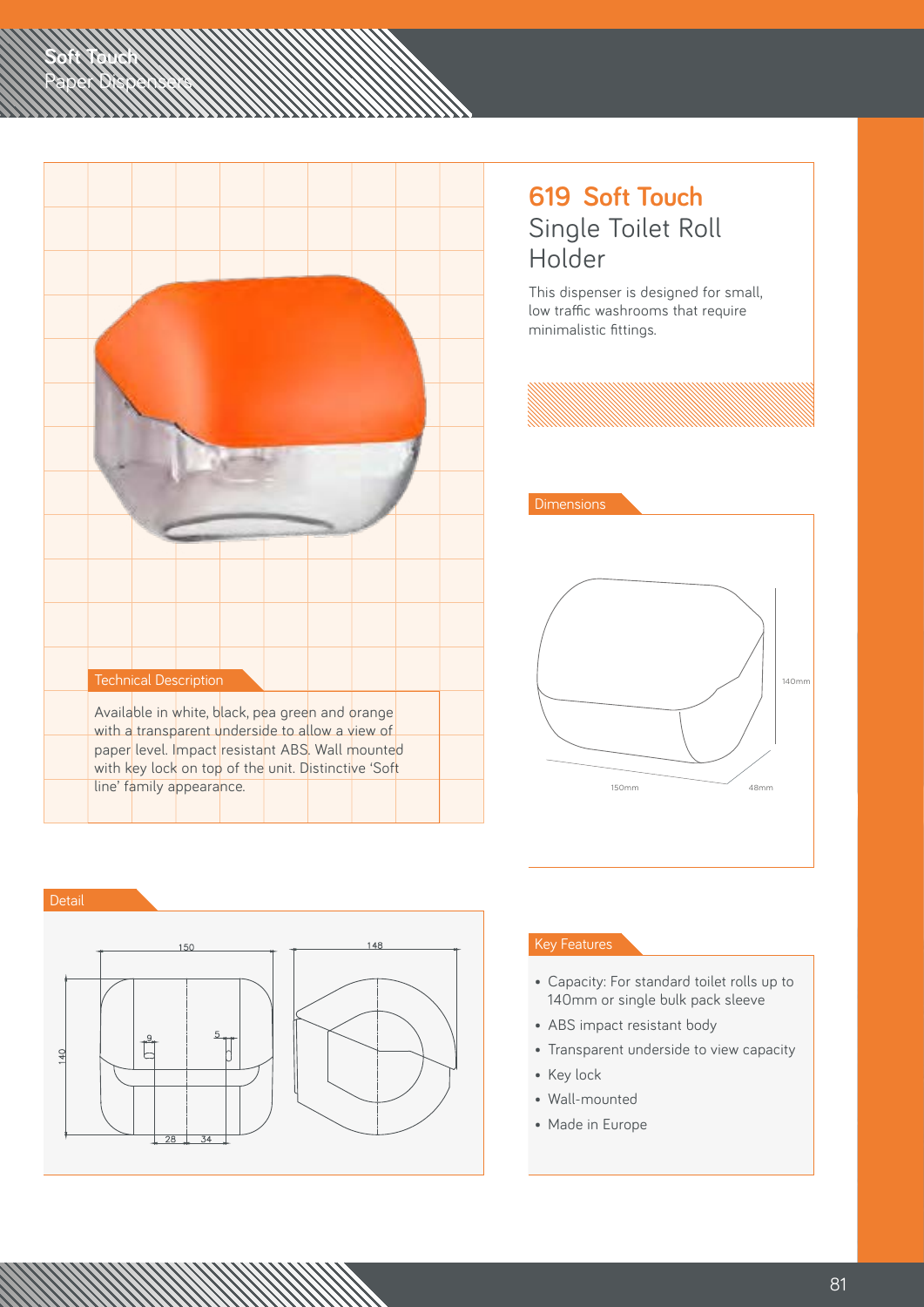|  | <b>Technical Description</b> |                                                                                                                |  |  |  |
|--|------------------------------|----------------------------------------------------------------------------------------------------------------|--|--|--|
|  |                              | Available in white, black, pea green and orange<br>with a transparent window to allow a view of paper          |  |  |  |
|  |                              | level. Impact-resistant AB\$. Wall-mounted with key<br>lock on top of the unit. Distinctive 'Soft line' family |  |  |  |
|  | appearance.                  |                                                                                                                |  |  |  |

### **622 Soft Touch** Single Toilet Roll Dispenser

This dispenser is designed for bulk-pack toilet paper and is suitable for low to medium traffic washrooms.



Detail

**Soft Touch**

Paper Dispensers



- Dimensions: H215 x W160x D125 mm
- Capacity: 350 x Bulk pack tissues
- ABS impact-resistant body
- Transparent window to view paper level
- Key lock
- Wall-mounted
- Made in Europe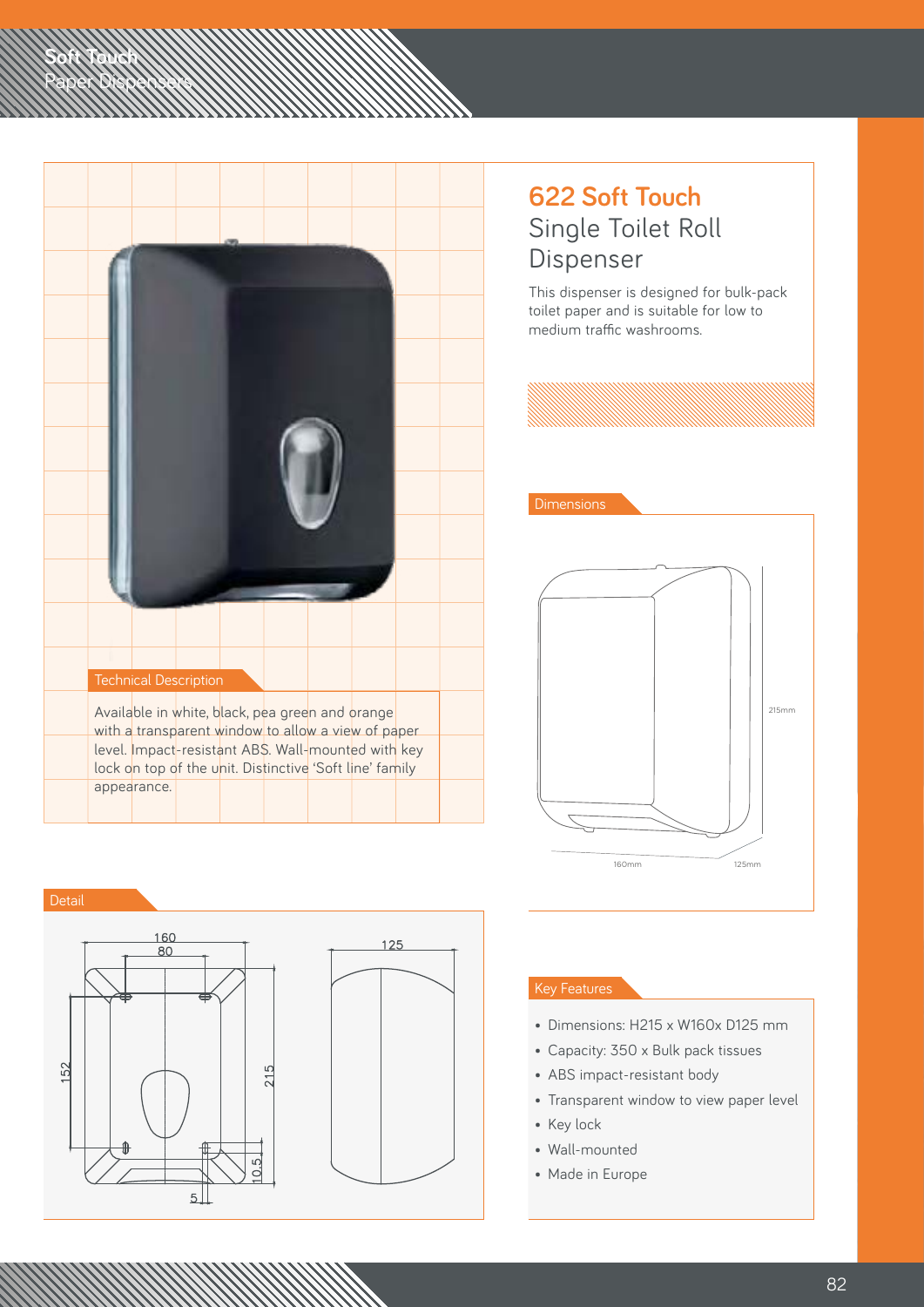

**Soft Touch**

Paper Dispensers



### **758 Soft Touch** Maxi-Jumbo Toilet Roll Dispenser

Maxi Jumbo Roll dispensers are designed for medium to high traffic washrooms in large offices, schools, busy public attractions etc. Soft Touch dispensers take on modern and creative forms and are available in a variety of contemporary finishes to compliment the modern 'away from home' washroom.



- Capacity: 1 x maxi jumbo roll Ø29cm
- ABS impact-resistant and scratch-proof body
- Transparent window to view capacity
- Soft touch scratch-resistant layer
- Key lock
- Wall-mounted
- Made in Europe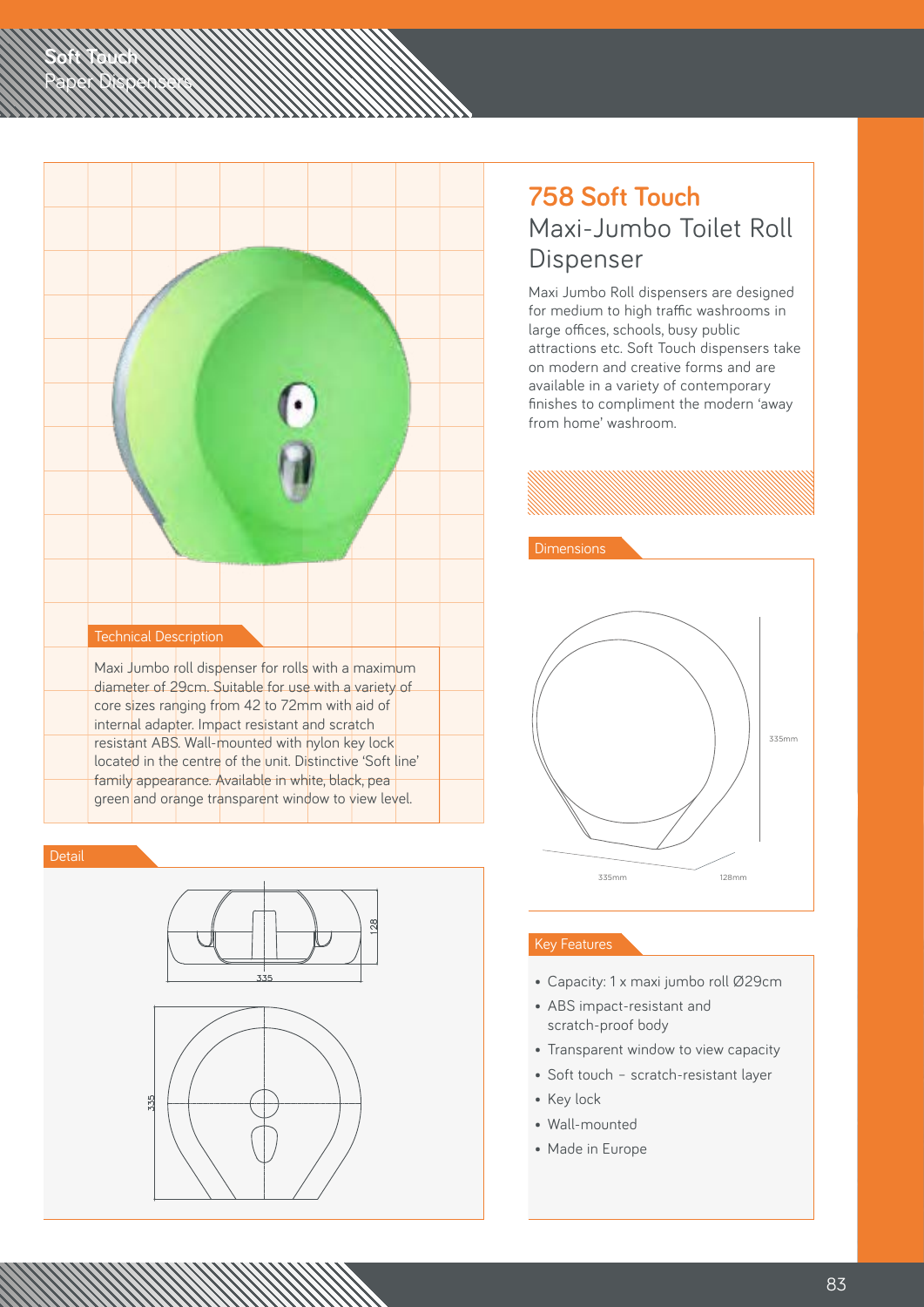

**Soft Touch**

Paper Dispensers



### **756 Soft Touch** Mini-Jumbo Toilet Roll Dispenser

Mini Jumbo Roll dispensers are designed for low to medium traffic washrooms in offices, hotels, bars and restaurants. Soft Touch dispensers take on modern and creative forms and are available in a variety of contemporary finishes to compliment the modern 'away from home' washroom.



- Capacity: 1 x mini jumbo roll Ø23cm
- ABS impact-resistant and scratch-proof body
- Transparent window to view capacity
- Soft touch scratch resistant layer
- Key lock
- Wall-mounted
- Made in Europe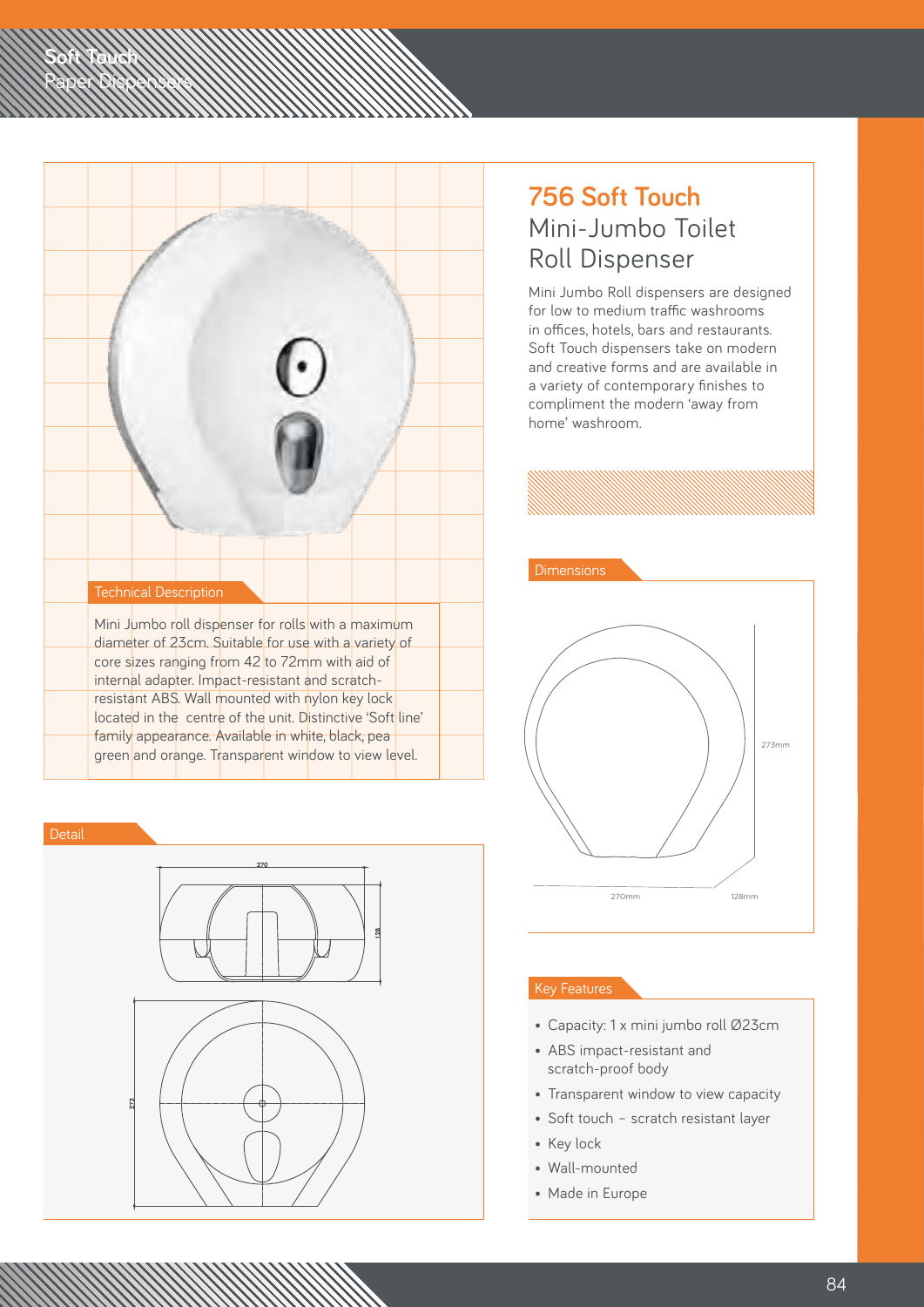

120mm

137mm

**Soft Touch** Toilet Brushes

### **654 Soft Touch** Toilet Brush Set

This is an elegant, floor standing toilet brush set that continues the family appearance of the Soft touch line.



- ABS impact resistant and scratch proof body
- Soft touch scratch resistant layer
- Made in Europe